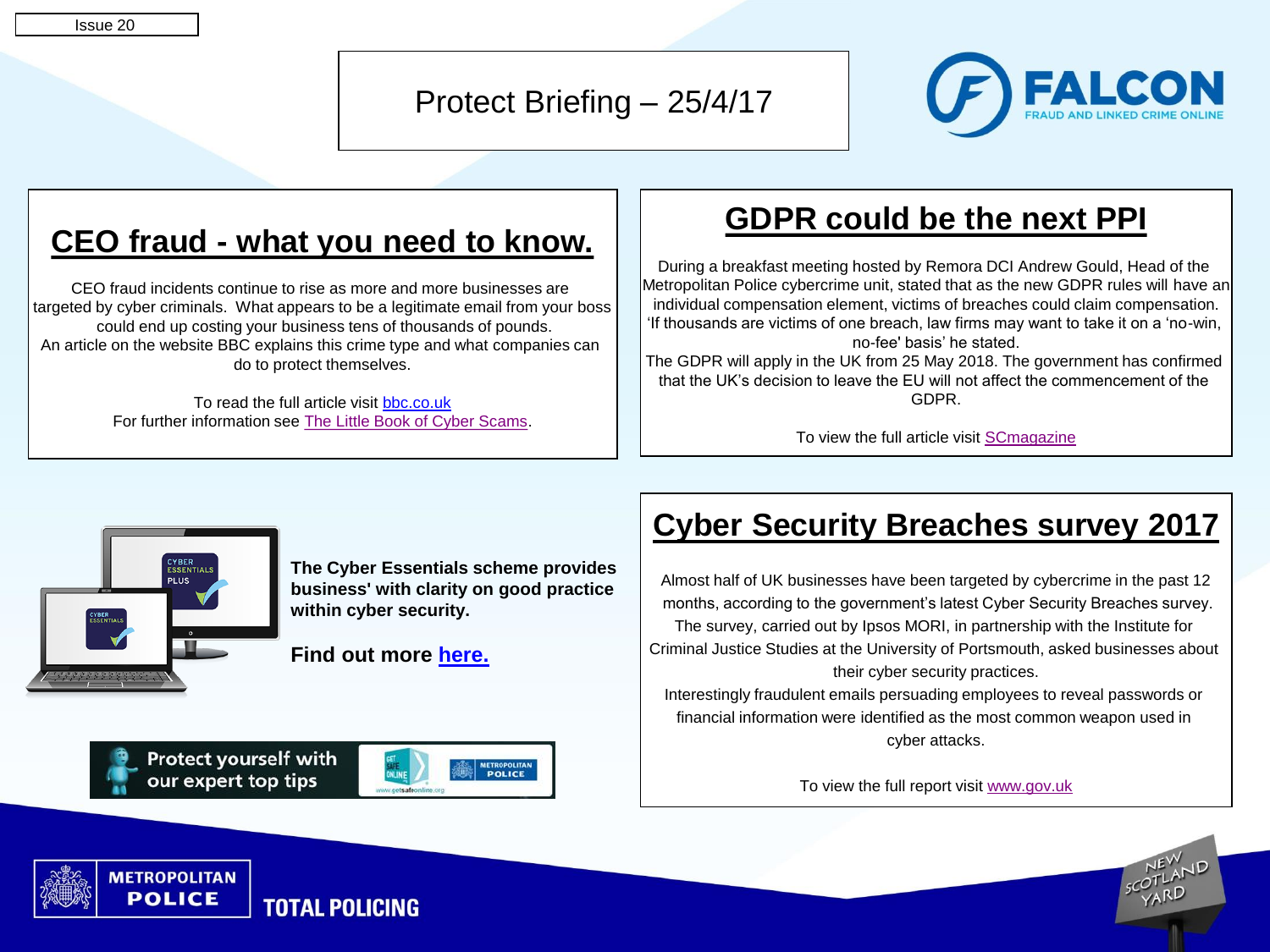

# **Time to stop bad security advice**

At the recent CRESTCon & IISP Congress security conference Dr Ian Levy, technical director at the National Cyber Security Centre stated that 'cybersecurity companies drum up fear about nation-state attacks' and 'while these do occur, most companies are unlikely to face one'.

He continued "The majority of people in this country don't need to worry about nation-states, the majority of people get harmed by cybercrime, they get harmed by ransomware, they get harmed by script-kiddies,"

So are we too worried about threats that may never effect us or are impossible to defend against?

To read the full article visit [zdnet.com](http://www.zdnet.com/article/terrified-about-cyber-ninjas-you-may-be-missing-the-real-threat/)

#### **New Macafee Labs Threats report**

Macafee have just released their latest threats report. Key topics include:

-Threat intelligence sharing: Its evolution, drivers, mechanisms, and challenges to overcome.

- Mirai botnet: How IoT devices infected with Mirai crippled a DNS service provider by executing a massive DDoS attack.
- New quarterly threat data: New charts, with information gathered from multiple sources, showing 2016 incident patterns.

To view the full report visit [intelsecurity.com](http://intelsecurity.lookbookhq.com/c/rp-quarterly-threats-6?x=3hRem9)

# **Why do teenagers turn to Cybercrime?**

A new NCA report discusses the factors that lead young people in to committing online crime. The [study](http://www.nationalcrimeagency.gov.uk/publications/791-pathways-into-cyber-crime/file) titled *Pathways into Cyber Crime*, was based on debriefs with offenders and those on the fringes of criminality.

To view the full article visit [the register](https://www.theregister.co.uk/2017/04/21/cybercrime_pathways/)

**TOTAL POLICING** 

**METROPOLITAN POLICE**